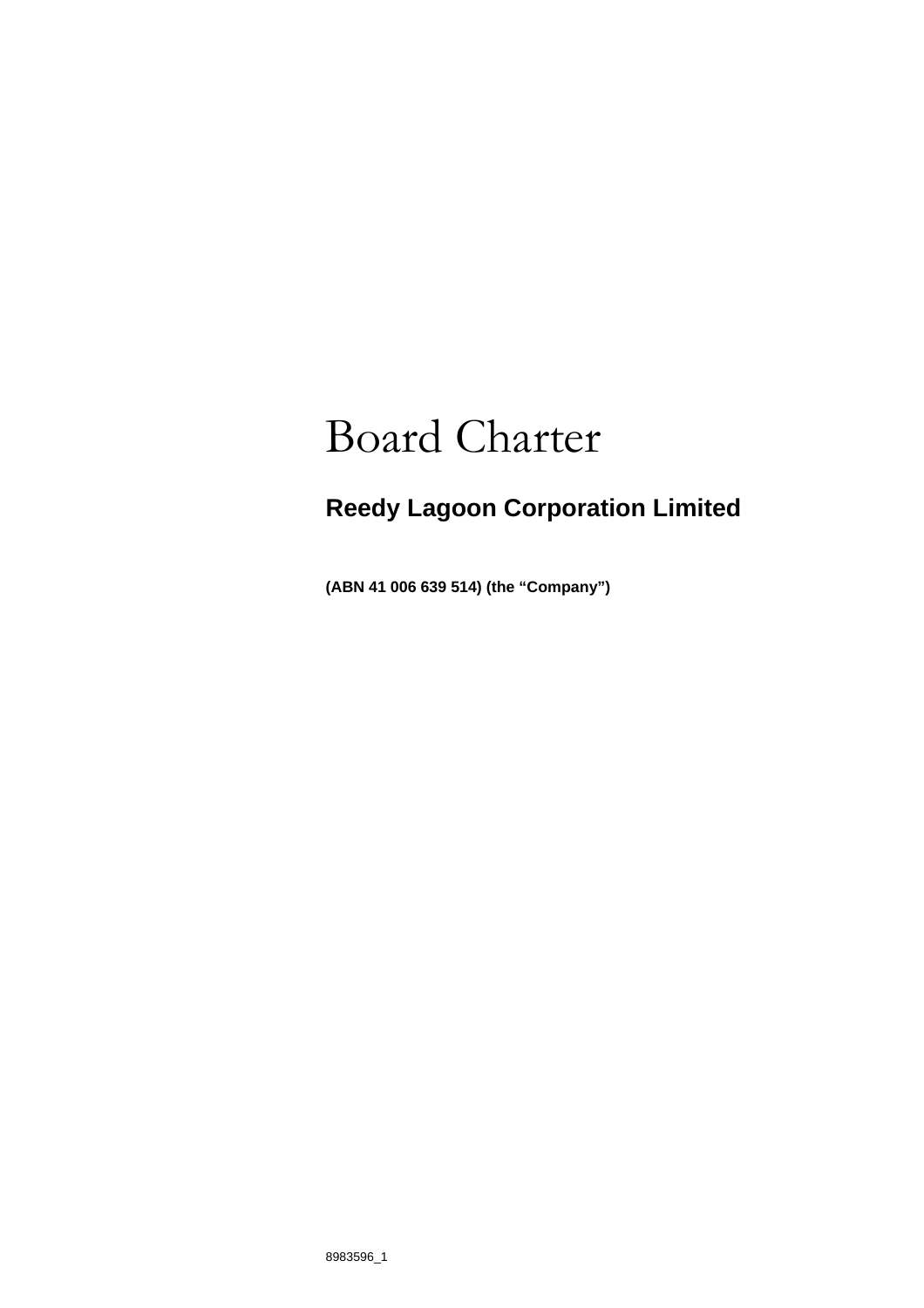## **Board Charter Contents**

| 1            | <b>Purpose of this charter</b>                                 | 1              |
|--------------|----------------------------------------------------------------|----------------|
| $\mathbf{2}$ | Role and responsibilities of the Board                         | 1              |
| 2.1          | Role                                                           | 1              |
| 2.2          | Strategy                                                       | $\mathbf{1}$   |
| 2.3          | Oversight of management                                        | $\mathbf{1}$   |
| 2.4          | Shareholders                                                   | $\mathbf 2$    |
| 2.5          | Other stakeholders                                             | $\mathbf 2$    |
| 2.6          | <b>Ethics</b>                                                  | $\overline{2}$ |
| 2.7          | Oversight of financial management and capital management       | $\overline{2}$ |
| 2.8          | Compliance and risk management                                 | 3              |
| 3            | Role and responsibilities of chairperson and company secretary | 3              |
| 3.1          | Chairperson                                                    | 3              |
| 3.2          | Company secretary                                              | $\overline{4}$ |
| 4            | <b>Delegations of authority</b>                                | 4              |
| 4.1          | Delegation to committees                                       | $\overline{4}$ |
| 4.2          | Delegation to CEO and management                               | 5              |
| 5            | <b>Membership</b>                                              | 5              |
| 5.1          | Composition and size                                           | 5              |
| 5.2          | Appointment and re-election of directors                       | 5              |
| 5.3          | Independence                                                   | 6              |
| 5.4          | Conduct of individual directors                                | 6              |
| 6            | <b>Board process</b>                                           | $\overline{7}$ |
| 6.1          | Meetings                                                       | 7              |
| 6.2          | Independent professional advice                                | 8              |
| 6.3          | Access to management                                           | 8              |
| 7            | Review and publication of charter                              | 8              |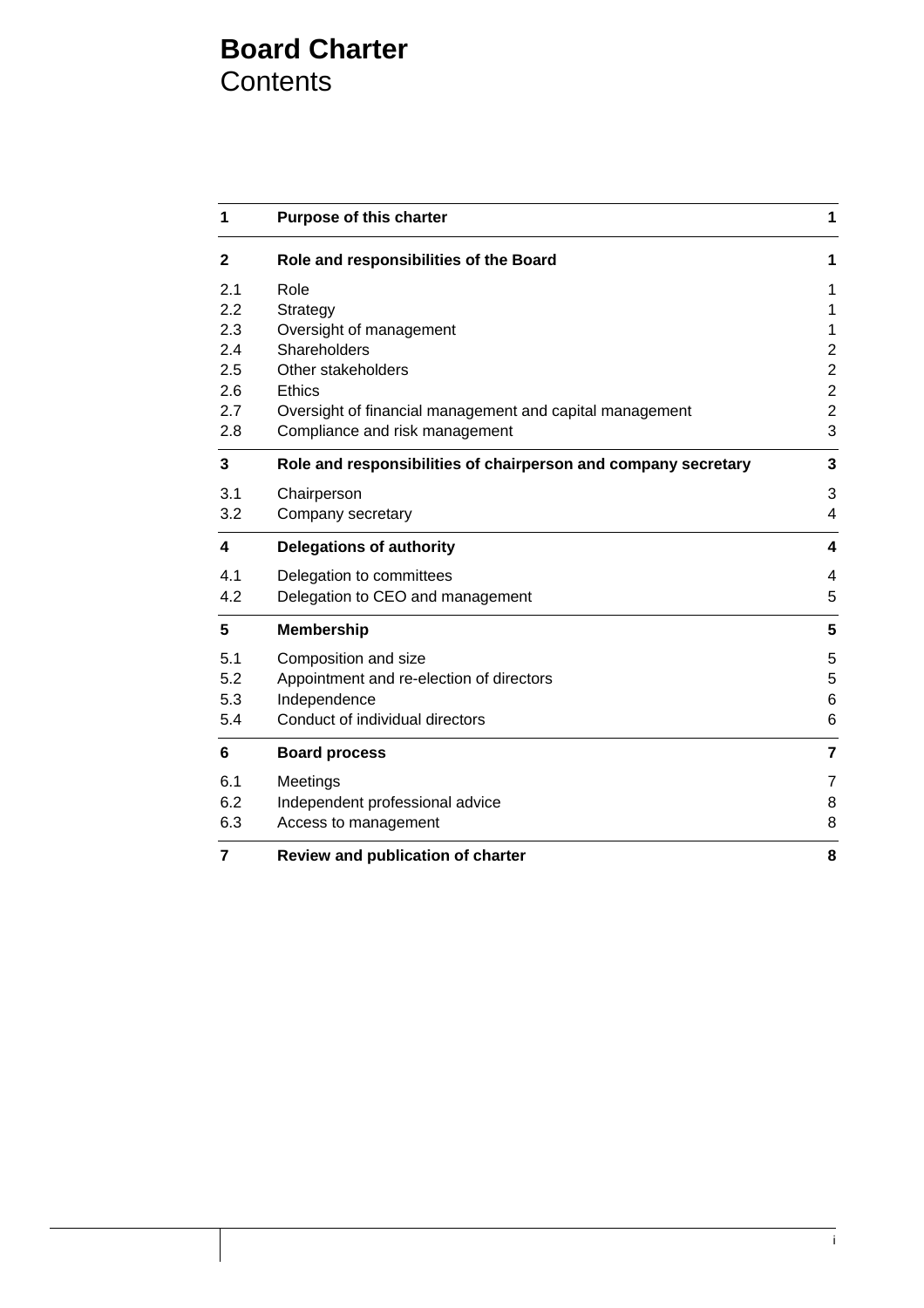## **1 Purpose of this charter**

The purpose of this charter is to specify how the Company is governed so as to promote the Company and protect the interests of shareholders.

The Board is responsible for the governance of the Company. This charter sets out the role and responsibilities of the Board, which responsibilities are delegated to committees of the Board or to management, as well as the membership and the operation of the Board.

## **2 Role and responsibilities of the Board**

## **2.1 Role**

The role of the Board is to provide overall strategic guidance for the Company and effective oversight of management. The Board ensures that the activities of the Company comply with its constitution, from which the Board derives its authority to act, and with all legal and regulatory requirements.

To achieve this role, the Board has reserved to itself the following specific responsibilities.

## **2.2 Strategy**

The Board is responsible for:

- (a) overseeing the development of the Company's corporate strategy through constructive engagement with senior management;
- (b) reviewing and approving strategy plans and performance objectives of the Company consistent with the corporate strategy and reviewing the assumptions and rationale underlying the strategy plans and performance objectives; and
- (c) monitoring implementation of the strategy plans.

## **2.3 Oversight of management**

The Board is responsible for:

- (a) the appointment and if appropriate, removal of a chief executive officer ("**CEO**"), a chief financial officer and the company secretary;
- (b) approving succession plans for key individuals;
- (c) monitoring senior management's performance and implementation of strategy against measurable and qualitative indicators, encouraging enhanced effectiveness and ensuring that appropriate resources are available;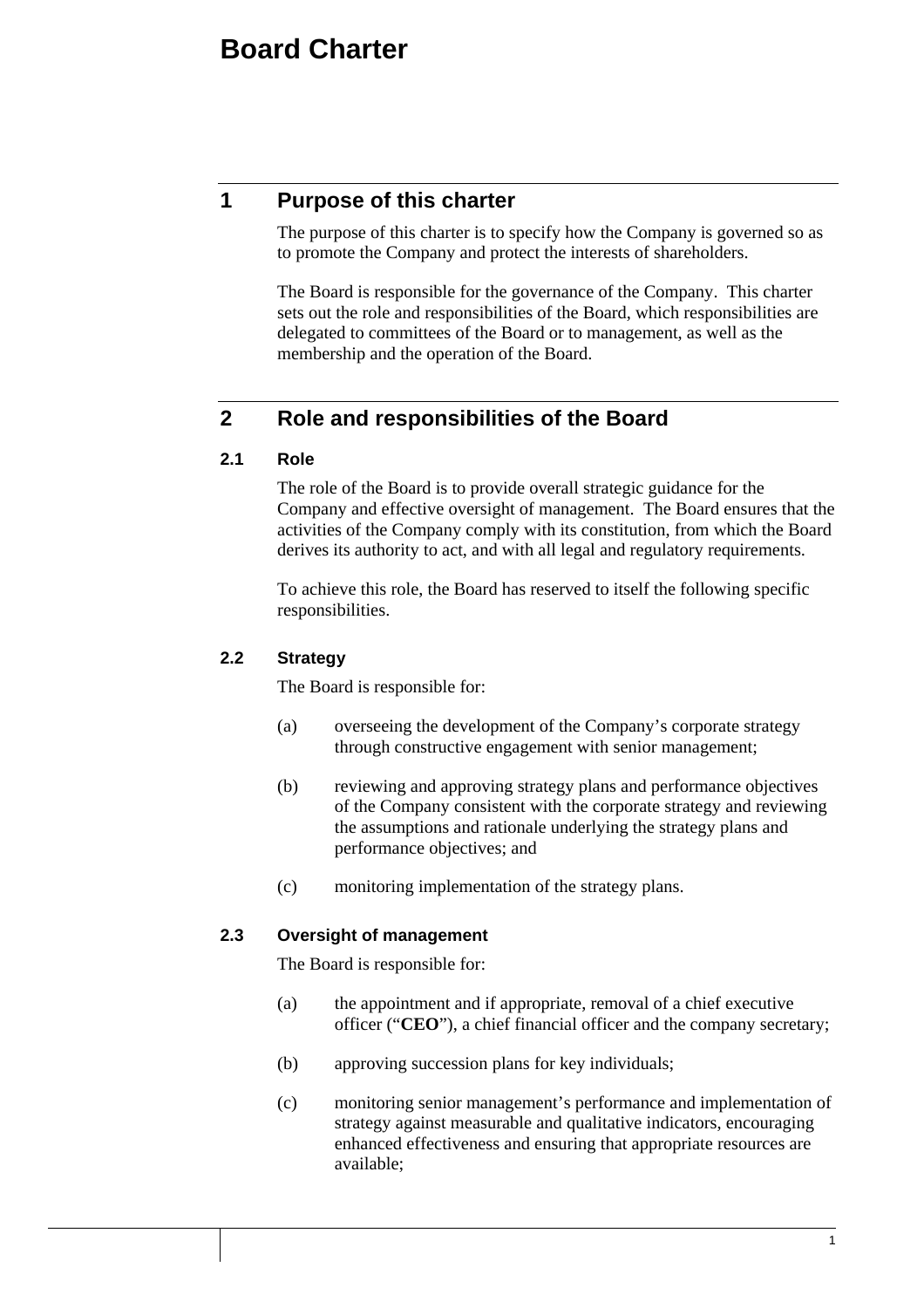- (d) approving senior management remuneration policies and practices;
- (e) providing advice and counsel to management; and
- (f) ensuring that senior management supplies the Board with information that will help the Board discharge its duties.

#### **2.4 Shareholders**

The Board is responsible for:

- (a) ensuring effective communication with shareholders, including convening shareholders' meetings, listening and responding to shareholders views of management and on the Company;
- (b) facilitating the effective exercise of shareholders' rights; and
- (c) reporting to shareholders and ensuring that all regulatory requirements are met.

#### **2.5 Other stakeholders**

The Board is responsible for:

- (a) establishing and monitoring policies governing the Company's relationship with other stakeholders and the broader community; and
- (b) establishing and maintaining environmental, employment and occupational, health and safety policies.

### **2.6 Ethics**

The Board is responsible for:

- (a) actively promoting ethical and responsible decision-making;
- (b) establishing and maintaining a code of conduct to guide its directors and management in the practices necessary to maintain confidence in the Company's integrity; and
- (c) the system of accountability for unethical practices.

#### **2.7 Oversight of financial management and capital management**

The Board is responsible for:

- (a) reviewing and approving annual and half yearly financial reports;
- (b) monitoring financial results on an ongoing basis;
- (c) establishing and overseeing the Company's accounting and financial management systems;
- (d) reviewing, approving and monitoring the progress of major capital expenditure, capital management, major acquisitions and divestitures and material commitments;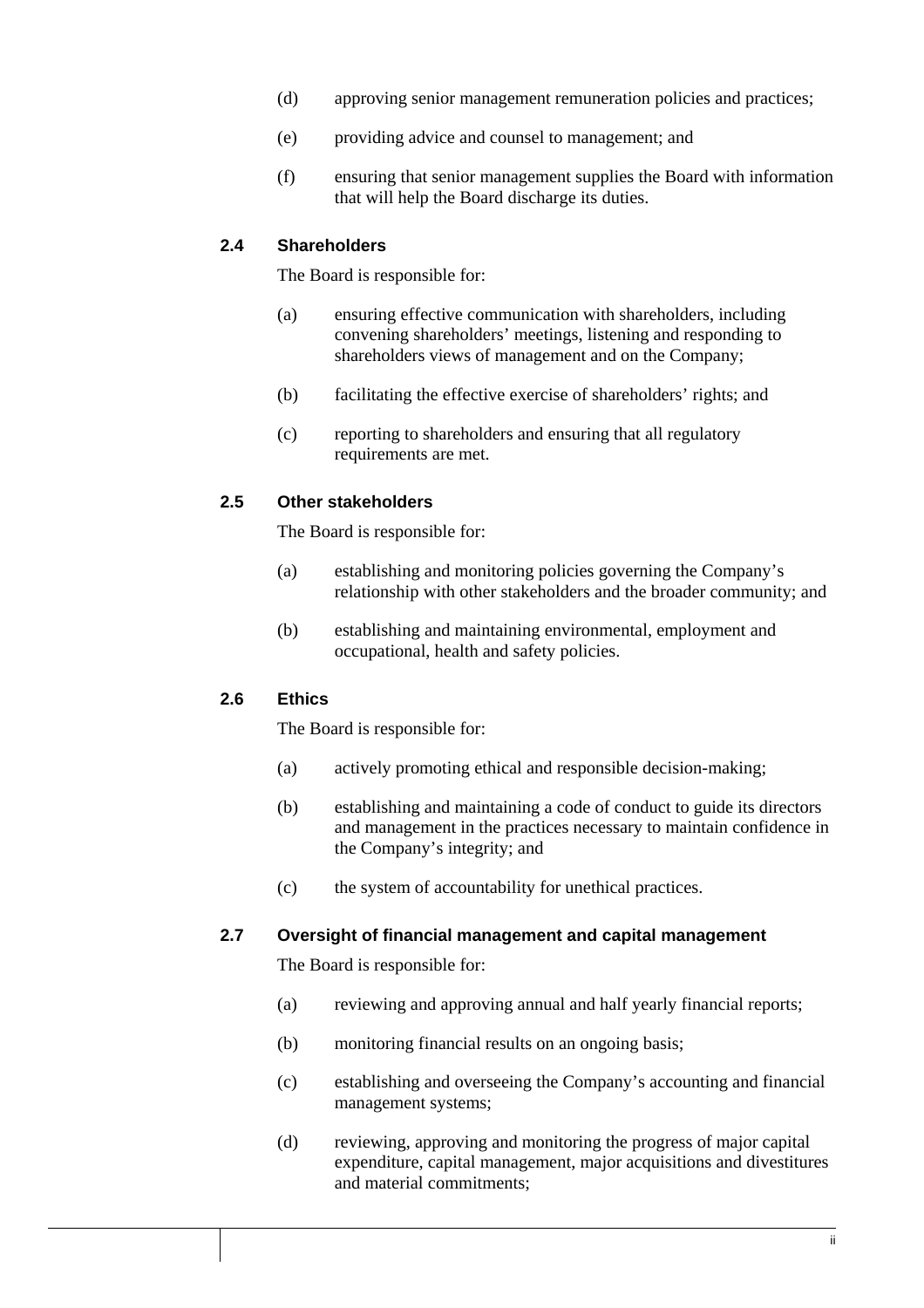- (e) approving decisions affecting the capital of the Company, including capital structure or restructure and major financing arrangements; and
- (f) determining the dividend policy of the Company and declaring dividends.

## **2.8 Compliance and risk management**

The Board is responsible for:

- (a) establishing and overseeing the Company's control and accountability systems and reviewing reporting under those systems;
- (b) establishing, overseeing and regularly reviewing a system for identifying, assessing, monitoring and managing material risk throughout the Company, and informing investors of material changes to the Company's risk profile;
- (c) establishing, overseeing and regularly reviewing systems of internal compliance, risk management and control, and systems of legal compliance that govern the operations of the Company, and ensuring they are operating effectively; and
- (d) establishing, overseeing and regularly reviewing written policies, codes and procedures governing compliance, risk oversight and management.

## **3 Role and responsibilities of chairperson and company secretary**

### **3.1 Chairperson**

The chairperson is an independent and non-executive director appointed by the Board. The chairperson is responsible for:

- (a) leading the Board in reviewing and discussing Board matters;
- (b) chairing Board meetings and shareholder meetings;
- (c) ensuring the efficient organisation and conduct of the Board's function;
- (d) briefing all directors in relation to issues arising at Board meetings;
- (e) facilitating effective contribution by all directors and monitoring Board performance;
- (f) overseeing that membership of the Board is skilled and appropriate for the Company's needs;
- (g) promoting constructive relations between Board members and between the Board and management;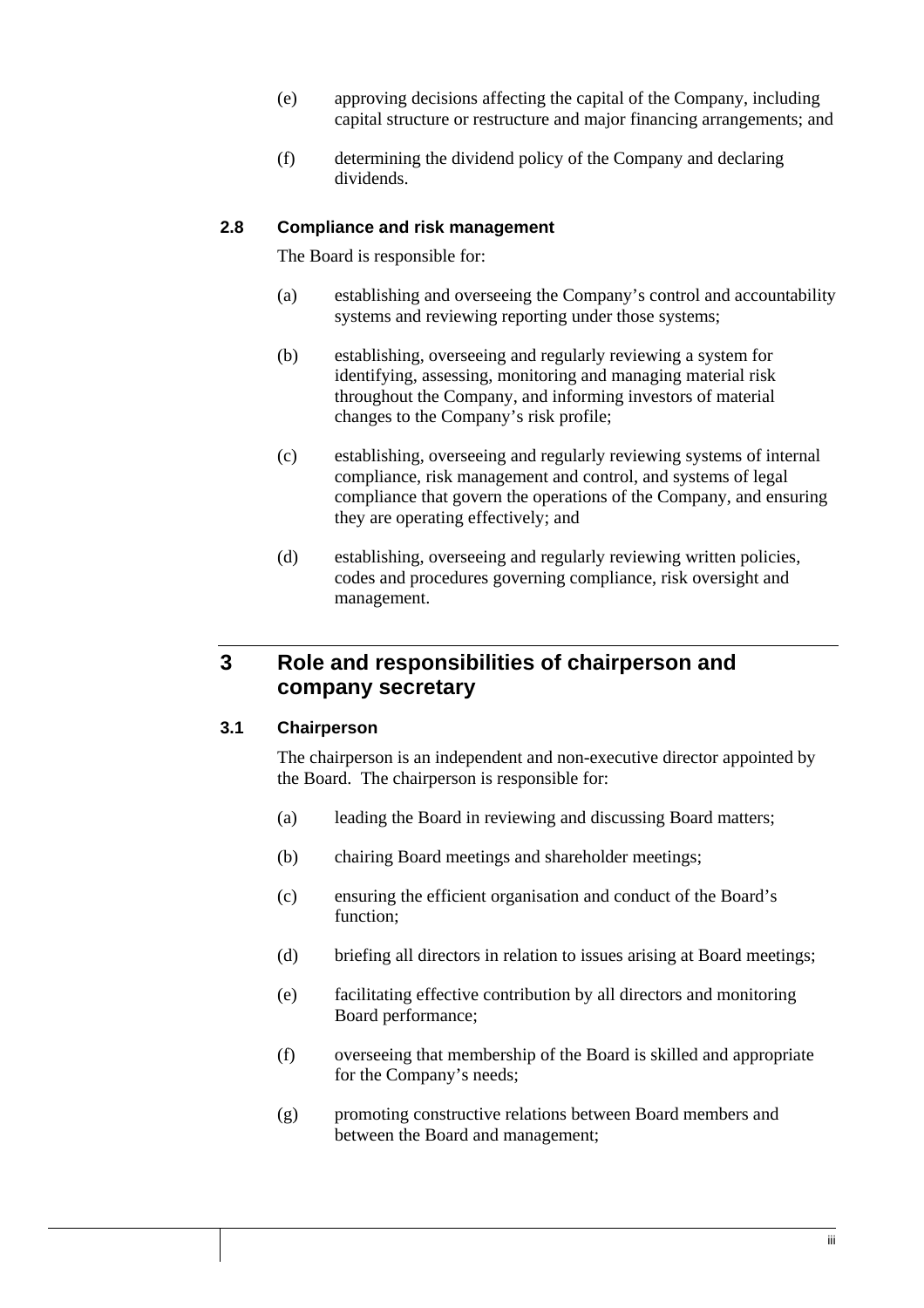- (h) ensuring that independent directors meet separately at least annually to consider, among other things, management's performance;
- (i) reviewing corporate governance matters with the company secretary and reporting on those matters to the Board; and
- (j) establishing and overseeing the implementation of policies and systems for Board performance review and renewal.

## **3.2 Company secretary**

The company secretary acts as secretary of the Board, attending all meetings of the Board as required. The company secretary is accountable to the Board through the chairperson on all corporate governance matters.

The company secretary is responsible for:

- (a) organising Board meetings and director attendance;
- (b) monitoring compliance with Board policy and procedures;
- (c) coordinating the completion and despatch of the Board agenda and briefing materials;
- (d) preparing minutes of meetings and resolutions of the Board and taking these to the chairperson for approval and circulation;
- (e) circulating minutes from committee meetings to the Board; and
- (f) ensuring the Company complies with its requirements under the Corporations Act regarding registered office, annual returns and notices to be lodged with the Australian Securities and Investments Commission.

## **4 Delegations of authority**

### **4.1 Delegation to committees**

Under its constitution, the Board may delegate responsibility to committees to consider certain issues in further detail and then report back to and advise the Board.

The Company may establish committees from time to time to consider matters of special importance.

Directors are entitled to attend committee meetings and receive committee papers. Committees will maintain minutes of their meetings and are entitled to obtain professional or other advice in order to effectively carry out their proper functions. The chairperson of each committee will report back on committee meetings to the Board at the next full Board meeting.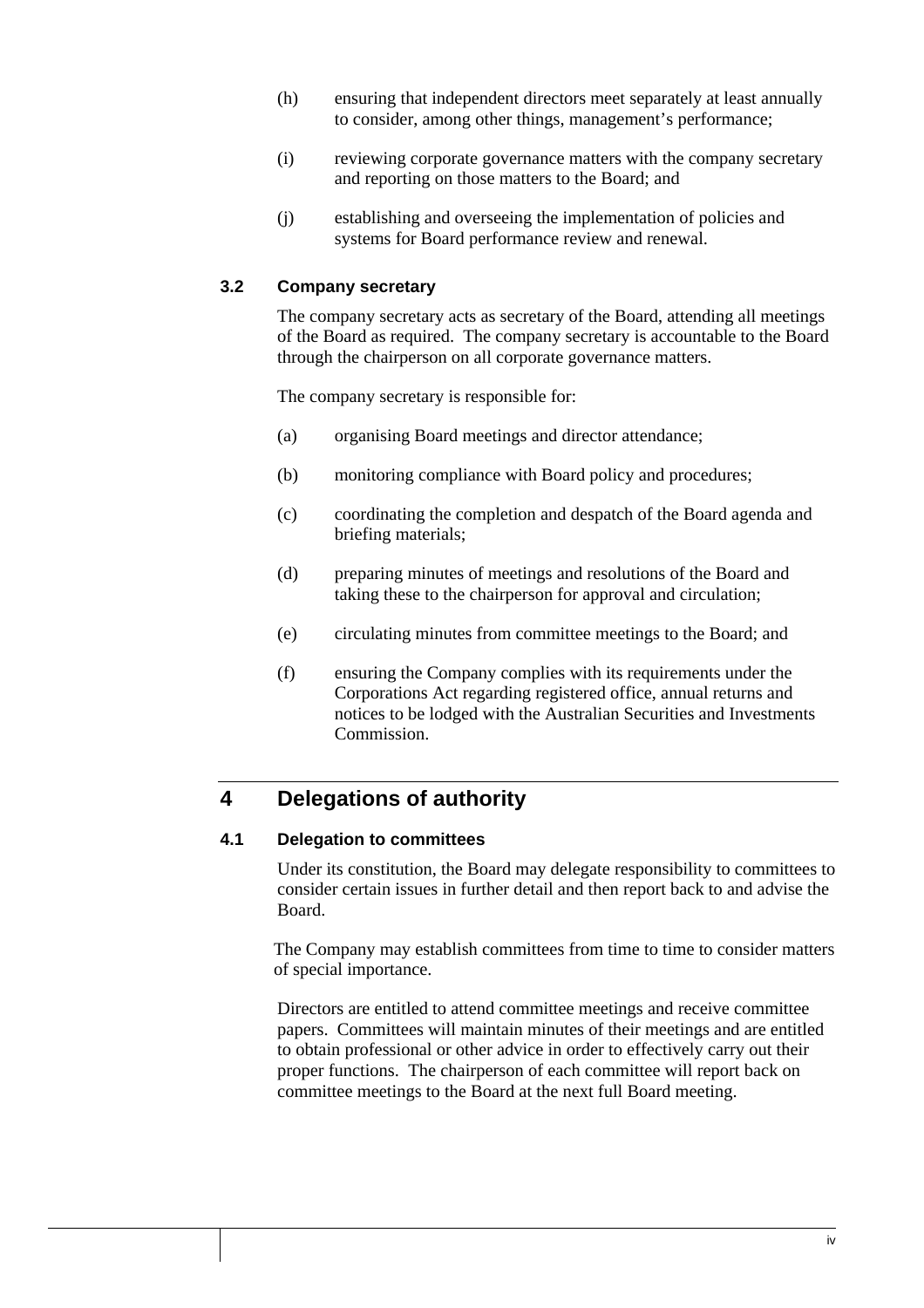## **4.2 Delegation to CEO and management**

The Board has delegated to the CEO the authority to manage the day to day affairs of the Company and the authority to control the affairs of the Company in relation to all matters other than those responsibilities reserved to itself in this charter.

The Board may impose further specific limits on CEO delegations. These delegations of authority will be maintained by the company secretary and will be reviewed by the Board as appropriate from time to time.

The CEO has authority to sub-delegate to the senior management team.

## **5 Membership**

## **5.1 Composition and size**

The Board will consist of a majority of non-executive directors. The chairperson of the Board will be elected annually by the directors and must be non-executive director.

The directors will determine the size of the Board, subject to the Company's constitution, which provides that there can be no less than three directors. The number of directors and the composition of the Board must at all times be appropriate to the Company to achieve efficient decision making.

The Company will seek to have directors with an appropriate range of skills, experience and expertise and an understanding of and competence to deal with current and emerging issues of the business. The Company's succession plans are designed to maintain an appropriate balance of skills, experience and expertise on the Board.

## **5.2 Appointment and re-election of directors**

The process of selection and appointment of new directors to the Board is that when a vacancy arises, the Board identifies candidates with appropriate skills, experience and expertise. When the Board considers that a suitable candidate has been found, that person is appointed by the Board to fill a casual vacancy in accordance with the Company's constitution, but must stand for election by shareholders at the next annual general meeting.

Non executive directors will be engaged by a letter of appointment setting out the terms and conditions of their appointment. Directors will be expected to participate in any induction or orientation programs on appointment, and any continuing education or training arranged for them.

Directors must retire from office in accordance with the constitution. Retiring directors may be eligible for re-election. Before each annual general meeting, the chairperson of the Board will assess the performance of any director standing for re-election and the Board will determine their recommendation to shareholders on the re-election of the director (in the absence of the director involved). The Board (excluding the chairperson), will conduct the review of the chairperson.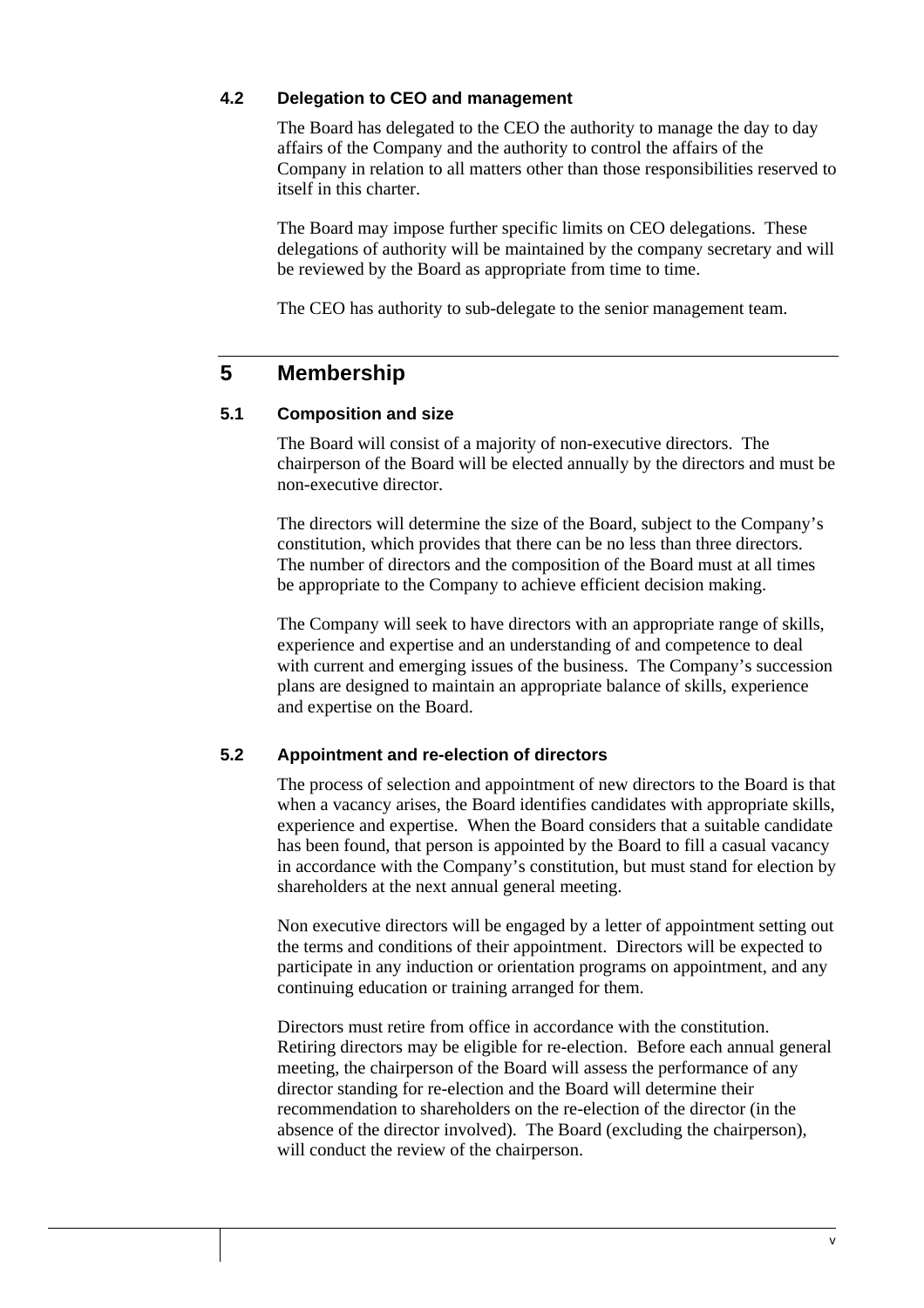## **5.3 Independence**

A director is considered independent by the Company if the director is independent of management and free of any business or other relationship that could materially interfere with the exercise of their unfettered and independent judgment or be perceived to do so.

#### A director who:

- (a) is a substantial shareholder of the Company or an officer of, or otherwise associated directly with, a substantial shareholder of the Company;
- (b) within the last three years has been employed in an executive capacity by the Company, or another group member or has been a director after ceasing to hold any such employment;
- (c) within the last three years, has been a principal of a material professional adviser or material consultant to the Company or another group member or an employee materially associated with the service provided;
- (d) is a material supplier or customer of the Company or other group member, or an officer of or otherwise associated directly or indirectly with a material supplier or customer:
- (e) has a material contractual relationship with the Company or another group member other than as a director or shareholder of the Company;
- (f) has served on the Board for a period which could, or could reasonably be perceived to, materially interfere with the director's ability to act in the best interests of the Company; or
- (g) has any interest and any business or other relationship which could, or could reasonably be perceived to, materially interfere with the director's ability to act in the best interests of the Company,

will not be independent unless the Board is satisfied on reasonable grounds that the director is independent despite the existence of one or more of these circumstances.

The Board will regularly assess the independence of each director in light of the interests disclosed by them. Each independent director must provide the Board with all relevant information for this. The outcome of this assessment will be reflected in the corporate governance section of the annual report.

## **5.4 Conduct of individual directors**

Directors must at all times act in accordance with legal and statutory requirements, and discharge all their duties as directors. Directors must:

(a) discharge their duties in good faith and in the best interests of the Company and for a proper purpose;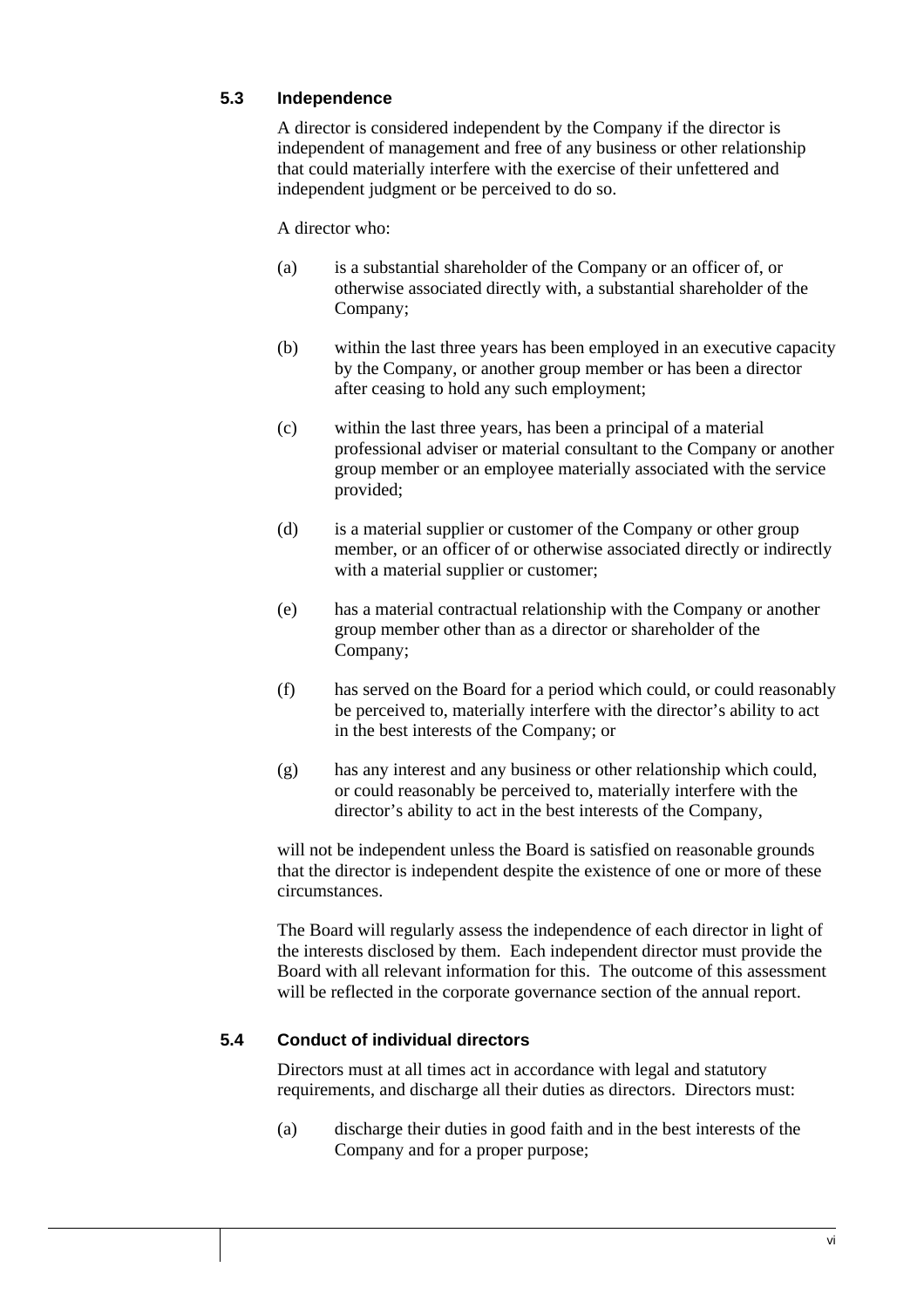- (b) act with care and diligence, demonstrate commercial reasonableness in their decision making and act with the level of skill and care expected of a director of a major company;
- (c) avoid conflicts of interest except in those circumstances permitted by the Corporations Act;
- (d) not make improper use of information gained through their position as a director;
- (e) not take improper advantage of their position as a director;
- (f) notify other directors of a material personal interest when a conflict arises;
- (g) make reasonable enquiries if relying on information or advice provided by others;
- (h) undertake any necessary inquiries in respect of delegates;
- (i) give the Company or ASX Limited all the information required by the Corporations Act; and
- (j) not permit the Company to engage in insolvent trading.

## **6 Board process**

## **6.1 Meetings**

All Board meetings will be conducted in accordance with the Company's constitution and the Corporations Act.

Directors are committed to collective decision making, but have a duty to question and raise any issues of concern to them. Matters are to be debated openly and constructively amongst the directors. Individual directors must utilise their particular skills, experience and knowledge when discussing matters at Board meetings.

Directors must keep Board discussions and resolutions confidential, except where they are required to be disclosed.

All directors are generally expected to prepare adequately, attend and participate at each Board meeting. Non-executive directors may periodically meet without executive directors or management present.

The Board may request or invite management or external consultants to attend Board meetings, where necessary or desirable.

The Board may conduct meetings by telephone or video conference.